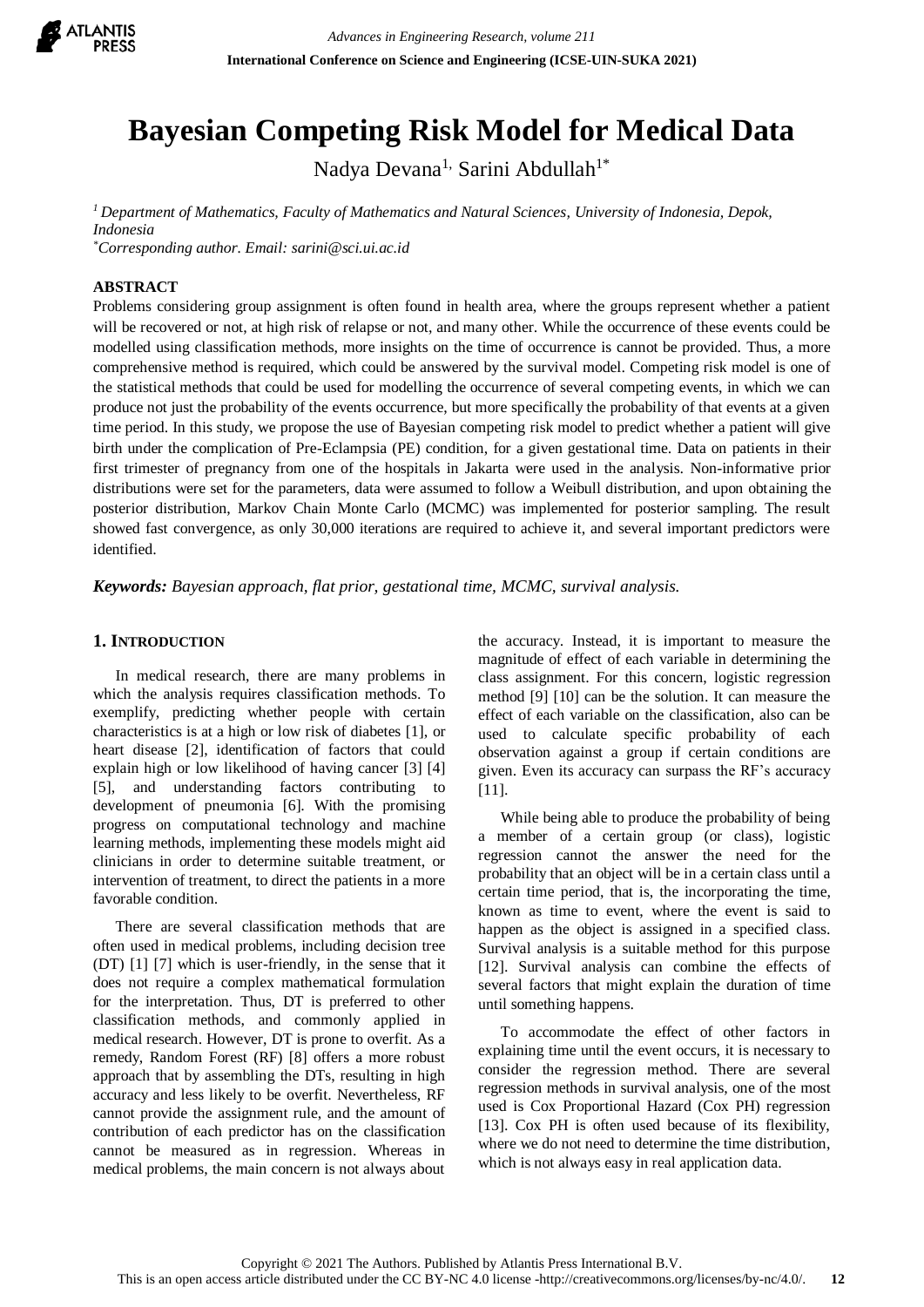However, the Cox PH model cannot provide metrics, such as survival function that represents the probability of an event to occur after a certain time interval. This condition is unfavorable for some medical research, in which the aim is not just being able to measure the effect of the contributing factors, but more importantly is to make predictions. Parametric approach such as the Accelerated Failure Time (AFT) model may serve this purpose. Yet, the time to events is only considered as uncensored data (observed events) or censored data (unobserved events). While in some medical cases, it is possible that there is more than one events to consider and the events are competing in the sense that when one event occurs, the other will cease to happen. Implementing AFT model in this condition might be misleading.

Therefore, in this paper, we propose the competing risk model for analyzing medical data with competing events. Data on patients in Obstetrics department from one of the hospitals in Jakarta, were used in the analysis. The competing events are pre-eclampsia (PE) and non-PE. Preeclampsia is an obstetric syndrome with newonset hypertension accompanied by protein in the urine after 20 weeks of gestation. A pregnant woman has two possibilities, between giving birth before or after the development of preeclampsia. If the analysis was carried out using the AFT approach, cases of women who gave birth not in a preeclampsia condition (censored data) were considered to have preeclampsia if the observation time was extended. Meanwhile, a woman who is pregnant has a maximum time limit for her pregnancy. It is impossible for the gestation period to be extended beyond the maximum time. Therefore, this concept is not appropriate in cases of preeclampsia.

To be able to estimate the survival function we must be able to estimate the regression coefficients or regression parameters in the model. Frequentist approach, such as maximum likelihood estimator (MLE) is commonly employed. However, the outcome from MLE is only based on information from data. Bayesian method provides a more comprehensive approach and having a more flexible and robust results. Bayesian approach uses additional information which is a prior distribution that represents expert judgment. If only based on the data, it will be at risk of misleading information when data validity is questioned, or when the data is noisy. Combining expert judgment through prior distribution with new data will provide posterior estimates that include a more complete explanation, so that the model will be further improved.

Considering the advantages provided by Bayesian method, in this paper we will propose a competing risk model that implements the Bayesian method for parameter estimation. The proposed method will be implemented to analyze preeclampsia data. The aim is to be able to estimate the survival function of whether the patient will give birth in a preeclampsia or nonpreeclampsia condition given the gestational age.

## **2. MATERIAL AND METHODS**

#### *2.1. Dataset*

The dataset was retrieved from Obstetrics and Gynecology department at one of the hospitals in Jakarta, Indonesia. This dataset consists of 946 observations and 27 features. However, this study only focuses on data where the pregnancy outcome is live birth, resulting in 933 observations.

On the preeclampsia feature, there are 65 records for patient who develop preeclampsia. These features will be utilized to predict preeclampsia. The features of the dataset are as follows:

| <b>No</b>       | Feature                            | <b>Description</b>                                                                                    | Data Type   |
|-----------------|------------------------------------|-------------------------------------------------------------------------------------------------------|-------------|
| 1               | <b>First Pregnant</b>              | $\sqrt{\text{No}'=0}$ ,<br>'Yes'=1}                                                                   | Categorical |
| $\overline{2}$  | Class Age >40                      | {'Patient's age<br>$<$ 40 years' = 0,<br>'Patient's age<br>$>40$ years' = 1}                          | Categorical |
| 3               | Class BMI > 35                     | {'Patient's BMI<br>$<$ 35 kg/m <sup>2</sup> ' =<br>0, 'Patient's<br><b>BMI &gt;35</b><br>$kg/m^2 = 1$ | Categorical |
| 4               | Conception                         | {'Spontaneous'<br>$=0, 'IVF'=1$                                                                       | Categorical |
| 5               | Previous<br><b>Gestational HT</b>  | $\sqrt{\text{No}'=0}$ ,<br>'Yes'=1}                                                                   | Categorical |
| 6               | <b>Previous PE</b>                 | $\sqrt{\text{No}'=0}$<br>'Yes'=1}                                                                     | Categorical |
| 7               | <b>Renal Disease</b>               | $\sqrt{\text{No}'=0}$ ,<br>'Yes'=1}                                                                   | Categorical |
| 8               | <b>SLE</b>                         | $\sqrt{\text{No}'=0}$ ,<br>'Yes'=1}                                                                   | Categorical |
| 9               | APS                                | $\sqrt{\text{No}'=0}$ ,<br>'Yes'=1}                                                                   | Categorical |
| 10              | <b>Diabetes</b><br>Mellitus Type 1 | {'No'=0,<br>'Yes'=1}                                                                                  | Categorical |
| 11              | <b>Diabetes</b><br>Mellitus Type 2 | $\sqrt{\text{No}'=0}$ ,<br>'Yes'=1}                                                                   | Categorical |
| 12              | Chronic HT                         | $\sqrt{\text{No}'=0}$ ,<br>'Yes'=1}                                                                   | Categorical |
| $\overline{13}$ | Any Family                         | {'No'=0,                                                                                              | Categorical |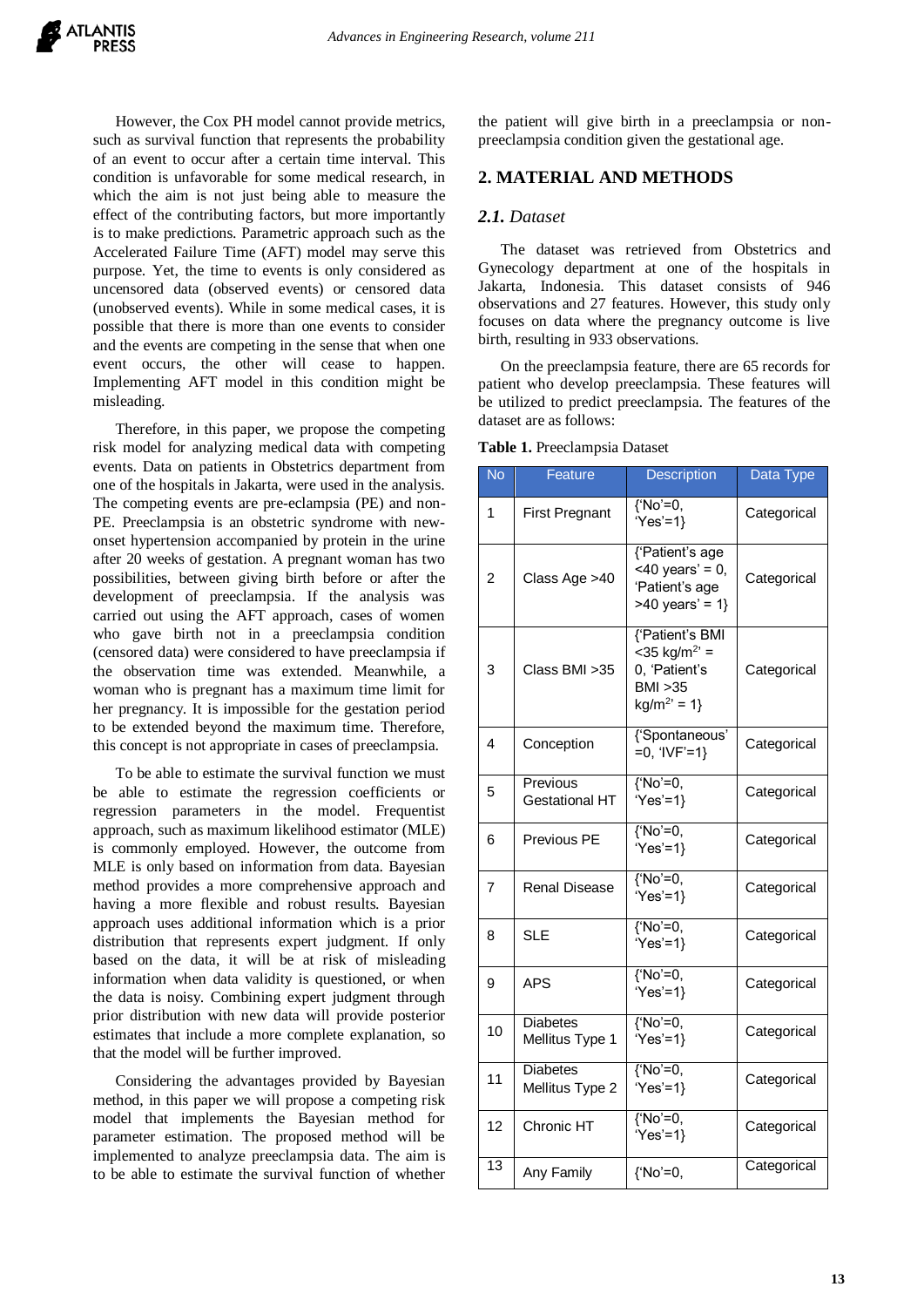|    | History of PE                              | $Yes'=1$                                                                                             |             |
|----|--------------------------------------------|------------------------------------------------------------------------------------------------------|-------------|
| 14 | Previous<br>Gestational<br><b>Diabetes</b> | {'No'=0,<br>'Yes'=1}                                                                                 | Categorical |
| 15 | Cardiac<br>Disease                         | $\sqrt{\text{No}'=0}$ ,<br>'Yes'=1}                                                                  | Categorical |
| 16 | Smoking                                    | $\sqrt{\text{No}'=0}$ ,<br>'Yes'=1}                                                                  | Categorical |
| 17 | Use of Aspirin                             | $\sqrt{\text{No}'=0}$ ,<br>'Yes'=1}                                                                  | Categorical |
| 18 | Use of Anti HT<br>Drug                     | {'No'=0,<br>$Yes'=1$                                                                                 | Categorical |
| 19 | Use of Insulin                             | $\sqrt{\text{No}'=0}$ ,<br>'Yes'=1}                                                                  | Categorical |
| 20 | <b>CRL</b>                                 | According to<br>the fetus's<br>Crown-Rump<br>Length (mm)                                             | Numerical   |
| 21 | Pregnancy<br>Outcome                       | $\overline{$ 'Live Birth' =<br>1, 'Intrapartum'<br>= 2, 'Neonatal'<br>$= 3.$<br>'Stillbirth' = $4$ } | Categorical |
| 22 | Weeks<br>Gestational<br>Delivery           | Gestational<br>Age of<br>Delivery in<br>Weeks                                                        | Numerical   |
| 23 | Preeclampsia                               | {'No'=0,<br>'Yes'=1}                                                                                 | Categorical |
| 24 | <b>MAP</b>                                 | Mean arterial<br>pressure                                                                            | Numerical   |
| 25 | UtA-PI                                     | Mean uterine<br>artery<br>pulsatility<br>index                                                       | Numerical   |
| 26 | Opthalmica                                 | Opthalmica                                                                                           | Numerical   |
| 27 | PLGF<br>Concentration                      | Serum<br>placental<br>growth factor                                                                  | Numerical   |

### *2.2. Bayesian Competing Risk Model*

A study whose analysis involves time-to-event data is called a survival analysis. The purpose of survival analysis is to measure the time between the time of diagnosis and the time of the event occurred. When more than one event (failure) is considered, one of the statistical problems that can be characterized is competing risk. Competing risk occurs when there is at least more than one cause of failure, but only one type of failure can actually occur. The purpose of competing risk data is to assess the relationship between related predictors and events, or the corresponding survival probabilities of events where competing risk of other means to fail [12].

Summary information over time survival experiences in survival analysis is to look at the survival curves. The most widely used empirical method for estimating survival curves is the Kaplan Meier (KM) approach. However, this curve is described only for situations when there is only one event to analyze. In the case of competing risks, the KM survival curve may not be as informative as when there is only one risk, because it is based on an independent assumption about competing risks that cannot be verified. One alternative that can be used in the case of competing risk is the Cumulative Incidence Function (CIF) which involves marginal probability. CIF is derived from cause-specific hazard function [14].

Let  $T_c$  be a random variable representing the duration of observation (time-to-event) of the cause  $c$ , for  $c = 1, 2, ..., C$ , where c considers as censored observations. For competing risk data, time observed to the earliest cause  $T = min (T_1, T_2, ..., T_c)$  and indicator  $\delta = c$ , if  $T = T_c$ .

The cause-specific hazard function for cause  $\boldsymbol{c}$  is defined by:

$$
h_c(t) = \left\{ \frac{P(t \le T < t + \Delta t, \delta = c | T \ge t)}{\Delta t} \right\}
$$
 (1)

The cumulative incidence function for cause  $c$  is defined as:

$$
F_c(t) = P(T_c \le t) = \int_0^t h_c(u) S(u) du,
$$
 (2)

where  $S(t)$  is the overall survival function, it is defined as:

$$
S(t) = P(T_c > t) = exp\left\{-\sum_{c=1}^{C} \int_0^t h_c(u) du\right\}(3)
$$

Let the censoring indicator for the  $\mathbf{i}$ -th individual's is defined as  $\Delta_{ic} = 1$  if  $\delta_i = c\varepsilon(1, 2, ..., C)$  and  $\Delta_{ic} = 0$ otherwise. The covariates are defined as  $X_{ic}$  with the proportional hazard assumption as:

$$
h_c(X_{ic}, \beta_c) = h_{0c}(t_i) exp(\beta_{ic} X_{ic})
$$
\n(4)

with  $h_{0c}(t_i) = \lambda_c \alpha_c t^{\alpha_c-1}$  for event c specified as a Weibull baseline hazard function, where  $\lambda_c$  is the shape and  $\alpha_c$  is the scale parameter.  $\beta_c = (\beta_{1c}, \beta_{2c}, ..., \beta_{ic})^T$ are the regression coefficients for each covariate, respectively, for  $c = 1,2$ .

Further, the cumulative incidence function  $F_c(t)$  is extended as: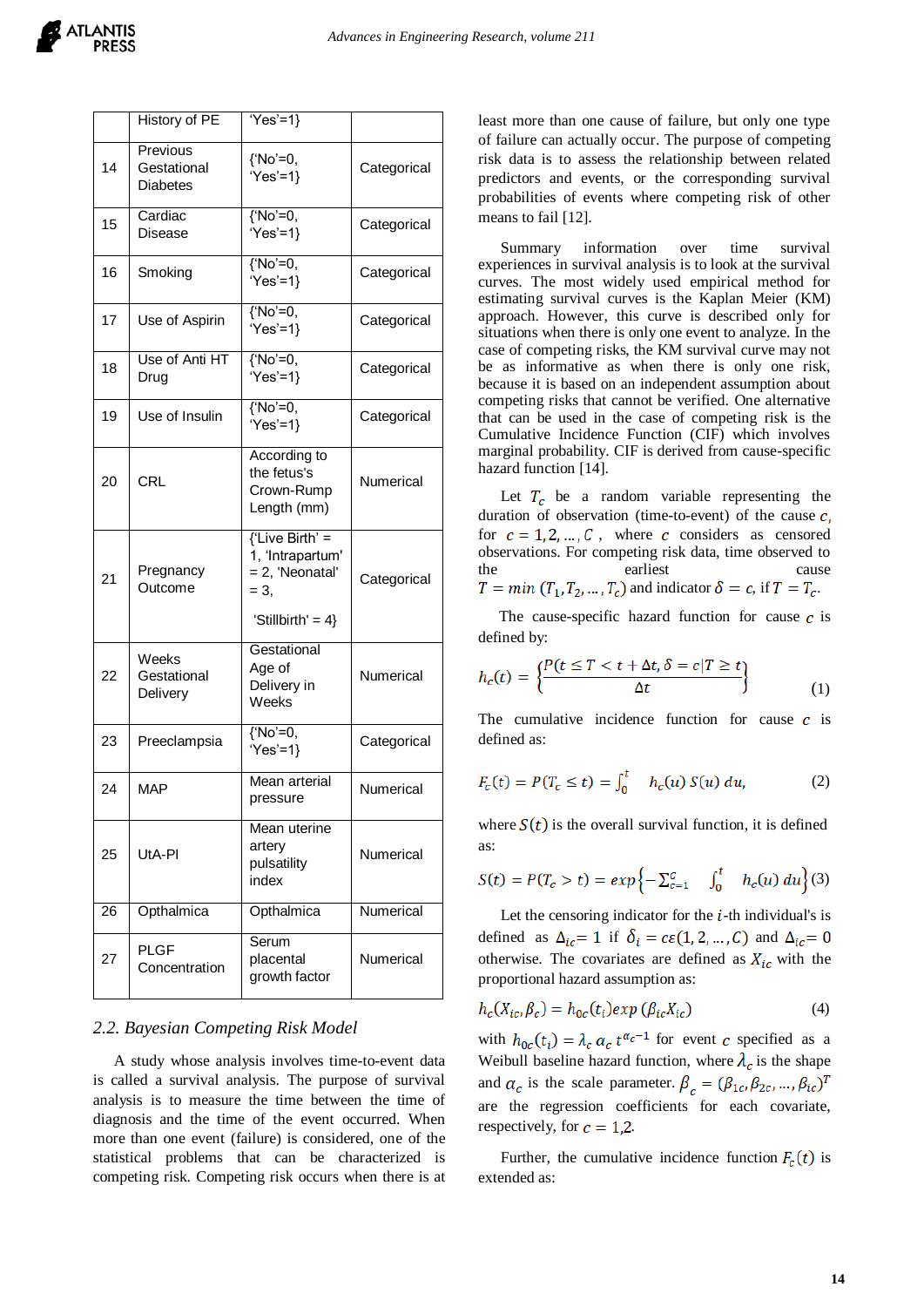

$$
F_c(t) = \int_0^t h_c(X_{ic}, \beta_c)
$$
  
 
$$
exp{-\sum_{c=1}^c \int_0^u h_l(X_{il}, \beta_l) dv} du
$$
 (5)

Assuming independence among observations for each cause  $c$ , the likelihood function is then given by

 $L_c = \prod h_c(X_{ic}, \beta_c)$ 

Non informative priors were set for the model parameter.  $\beta_{jc} \sim N(0, \sigma_{jc}^2)$ , with  $\sigma_{jc}^2$  is set to a large value (relative to the scale of the corresponding covariate). For the shape parameter, a gamma distribution is set as the prior, that is  $\lambda_c \sim \Gamma(a, b)$  where  $a > 0, b > 0$ . Multiplying the prior and likelihood produce the posterior, in which the parameters will be sampled.

This analysis was performed using R version 4.0.3 and the Markov chain Monte Carlo (MCMC) method is used to exemplify the competing risk modeling implemented in BUGS syntax.

## **3. ANALYSIS AND RESULT**

Figure 1 contains the descriptive statistics of the patients in the study sample for categorical data and Figure 2 for numerical data.



**Figure 1** Statistical Descriptive for Categorical Data



**Figure 2** Statistical Descriptive for Numerical Data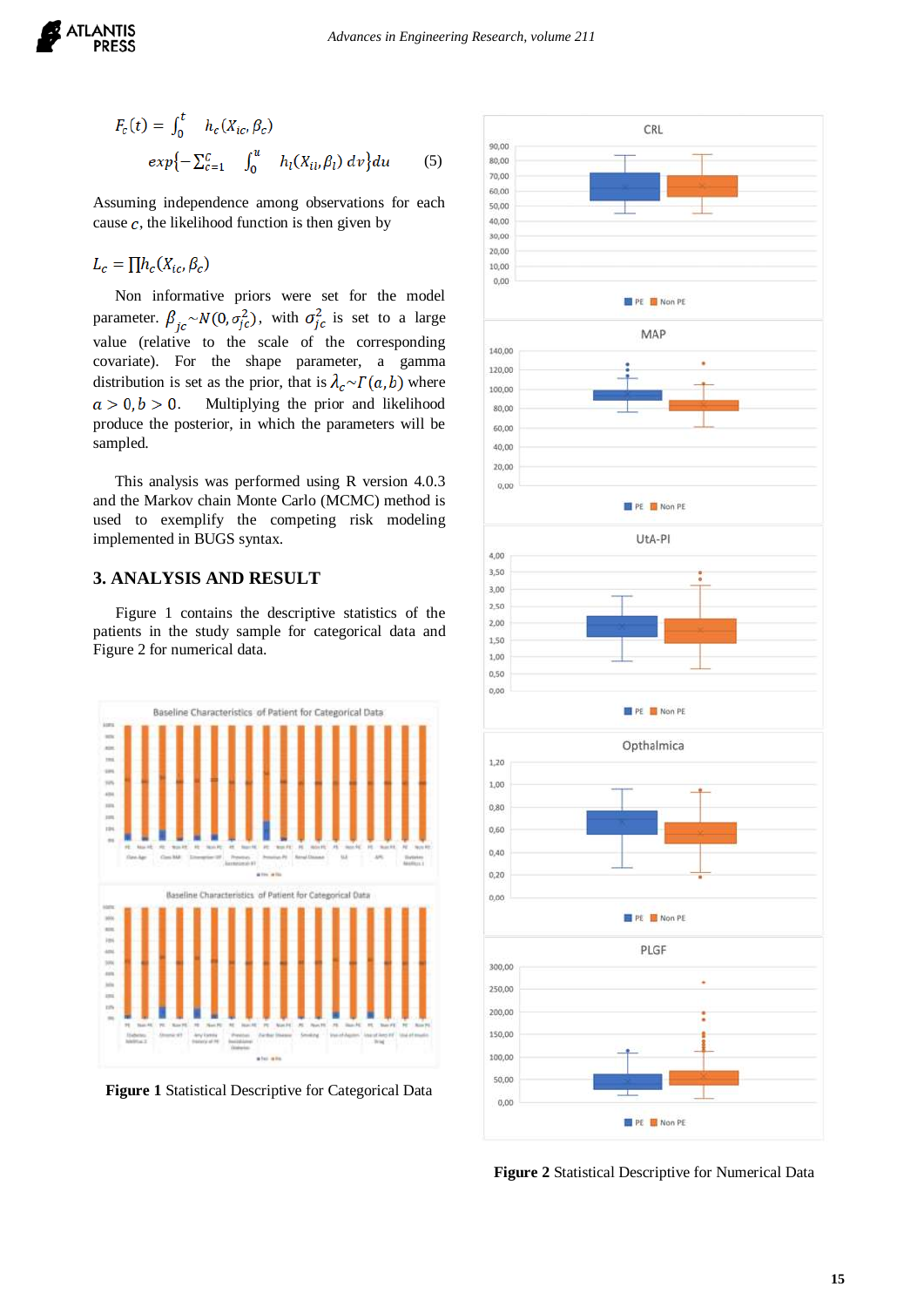As given in Figure 1, in this dataset there are several features that have the same value in all observations, such as Renal disease, SLE, APS, Diabetes Mellitus I, Cardiac Disease, and Use of Insulin. So it will impact the model and also we can't take any insights from these features. Therefore, we will drop these features from the dataset to get a better model.

A total of 30,000 iterations are considered. The posterior summaries of mean, standard deviation (SD), and 95% confidence intervals of regression parameter are given in Table II. It is defined as  $\beta_{i1}$  for nonpreeclampsia cases and  $\beta_{i2}$  for preeclampsia cases.

Table II showed which variables give positive or negative risk for PE and non-PE cases. Furthermore, 95% credible interval for betas that between negative and positive values are having possibilities that the regression coefficient may be zero. Therefore, there is insufficient evidence that predictors can explain the incidence of preeclampsia.

Trace plots and density plots for each variable are given in Figure 3, Figure 4 and Figure 5. It shows that most of the trace plots is convergent which mean that the prior distribution is well-calibrated. The examples of the cumulative incidence curve for two different characters of pregnant women are given in Figure 6 and Figure 7.

**Table 2** Posterior Estimates of The Parameter Observed

| Parameter                          | <b>Mean</b> | <b>SD</b> | $(2.5\%, 97.5\%)$  |  |  |  |
|------------------------------------|-------------|-----------|--------------------|--|--|--|
| First Pregnant $(h_1)$             |             |           |                    |  |  |  |
| $\beta_{_{11}}$                    | $-0.231$    | 0.075     | $(-0.376, -0.085)$ |  |  |  |
| $\beta_{_{12}}$                    | 0.667       | 0.324     | (0.048, 1.316)     |  |  |  |
| Class Age $(h_2)$                  |             |           |                    |  |  |  |
| $\beta_{_{21}}$                    | 0.117       | 0.215     | $(-0.322, 0.521)$  |  |  |  |
| $\beta_{22}$                       | 0.796       | 0.680     | $(-0.649, 1.998)$  |  |  |  |
| Class BMI $(h_3)$                  |             |           |                    |  |  |  |
| $\beta_{_{31}}$                    | 0.036       | 0.245     | $(-0.460, 0.493)$  |  |  |  |
| $\beta_{32}$                       | $-0.068$    | 0.511     | $(-1.126, 0.874)$  |  |  |  |
| Conception IVF $(h_4)$             |             |           |                    |  |  |  |
| $\beta_{_{41}}$                    | 0.603       | 0.184     | (0.233, 0.947)     |  |  |  |
| $\beta_{_{42}}$                    | $-0.126$    | 0.669     | $(-1.571, 1.039)$  |  |  |  |
| Previous PE $(h_{s})$              |             |           |                    |  |  |  |
| $\beta_{\scriptscriptstyle 51}^{}$ | 0.025       | 0.243     | $(-0.480, 0.481)$  |  |  |  |

| $\beta_{\rm_{52}}$                        | 1.057    | 0.425 | (0.214, 1.880)     |  |  |  |  |
|-------------------------------------------|----------|-------|--------------------|--|--|--|--|
| Diabetes Mellitus Type 2 $(h_{\epsilon})$ |          |       |                    |  |  |  |  |
| $\beta_{\scriptscriptstyle 61}$           | 0.940    | 0.503 | $(-0.135, 1.831)$  |  |  |  |  |
| $\beta_{_{62}}$                           | 0.811    | 0.990 | $(-1.366, 2.527)$  |  |  |  |  |
| Chronic HT $(h_7)$                        |          |       |                    |  |  |  |  |
| $\beta_{\pi}$                             | 0.178    | 0.414 | $(-0.695, 0.928)$  |  |  |  |  |
| $\beta_{\scriptscriptstyle 72}$           | $-0.436$ | 0.545 | $(-1.544, 0.593)$  |  |  |  |  |
| Any Family History of PE $(h_n)$          |          |       |                    |  |  |  |  |
| $\beta_{\scriptscriptstyle_{81}}$         | 0.135    | 0.189 | $(-0.250, 0.489)$  |  |  |  |  |
| $\beta_{\scriptscriptstyle_{82}}$         | 0.346    | 0.464 | $(-0.642, 1.203)$  |  |  |  |  |
| Smoking $(h9)$                            |          |       |                    |  |  |  |  |
| $\overline{\beta}_{_{91}}$                | 0.039    | 0.355 | $(-0.712, 0.676)$  |  |  |  |  |
| $\beta_{\scriptscriptstyle{92}}$          | 1.101    | 1.309 | $(-1.990, 3.112)$  |  |  |  |  |
| Use of Aspirin $(h_{10})$                 |          |       |                    |  |  |  |  |
| $\beta_{_{101}}$                          | $-1.178$ | 0.556 | $(-2.376, -0.204)$ |  |  |  |  |
| $\overline{\beta}_{_{102}}$               | 1.645    | 0.639 | (0.281, 2.796)     |  |  |  |  |
| Use of Anti HT Drug $(h_{11})$            |          |       |                    |  |  |  |  |
| $\beta_{_{111}}$                          | $-1.602$ | 1.300 | $(-4.740, 0.341)$  |  |  |  |  |
| $\beta_{_{112}}$                          | 1.004    | 0.680 | $(-0.431, 2.246)$  |  |  |  |  |
| CRL $(h_{12})$                            |          |       |                    |  |  |  |  |
| $\overline{\beta}_{_{121}}$               | $-0.001$ | 0.005 | $(-0.011, 0.009)$  |  |  |  |  |
| $\beta_{_{122}}$                          | 0.022    | 0.015 | $(-0.007, 0.052)$  |  |  |  |  |
| MAP $(h_{13})$                            |          |       |                    |  |  |  |  |
| $\beta_{_{131}}$                          | $-0.014$ | 0.006 | $(-0.029, -0.002)$ |  |  |  |  |
| $\overline{\beta}_{_{132}}$               | 0.103    | 0.015 | (0.073, 0.132)     |  |  |  |  |
| UtA-PI $(h_{14})$                         |          |       |                    |  |  |  |  |
| $\beta_{_{141}}$                          | $-0.234$ | 0.078 | $(-0.394, -0.086)$ |  |  |  |  |
| $\overline{\beta}_{_{142}}$               | 0.477    | 0.288 | $(-0.097, 1.038)$  |  |  |  |  |
| <b>PLGF Concentration</b> $(h_{15})$      |          |       |                    |  |  |  |  |
| $\beta_{_{151}}$                          | $-0.001$ | 0.002 | $(-0.004, 0.002)$  |  |  |  |  |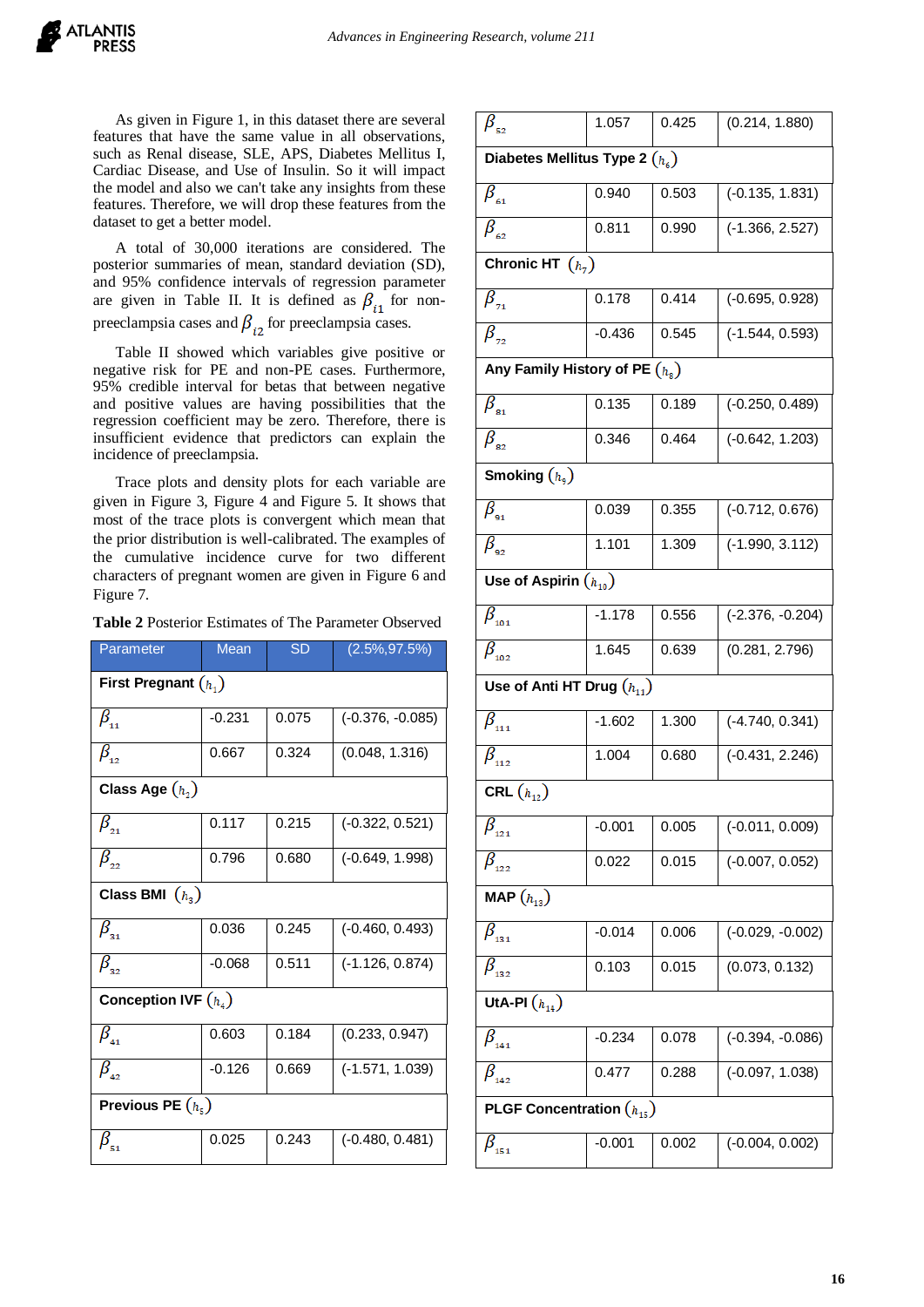

**Figure 3** Trace Plots and Desity Plots for Each Variable (1)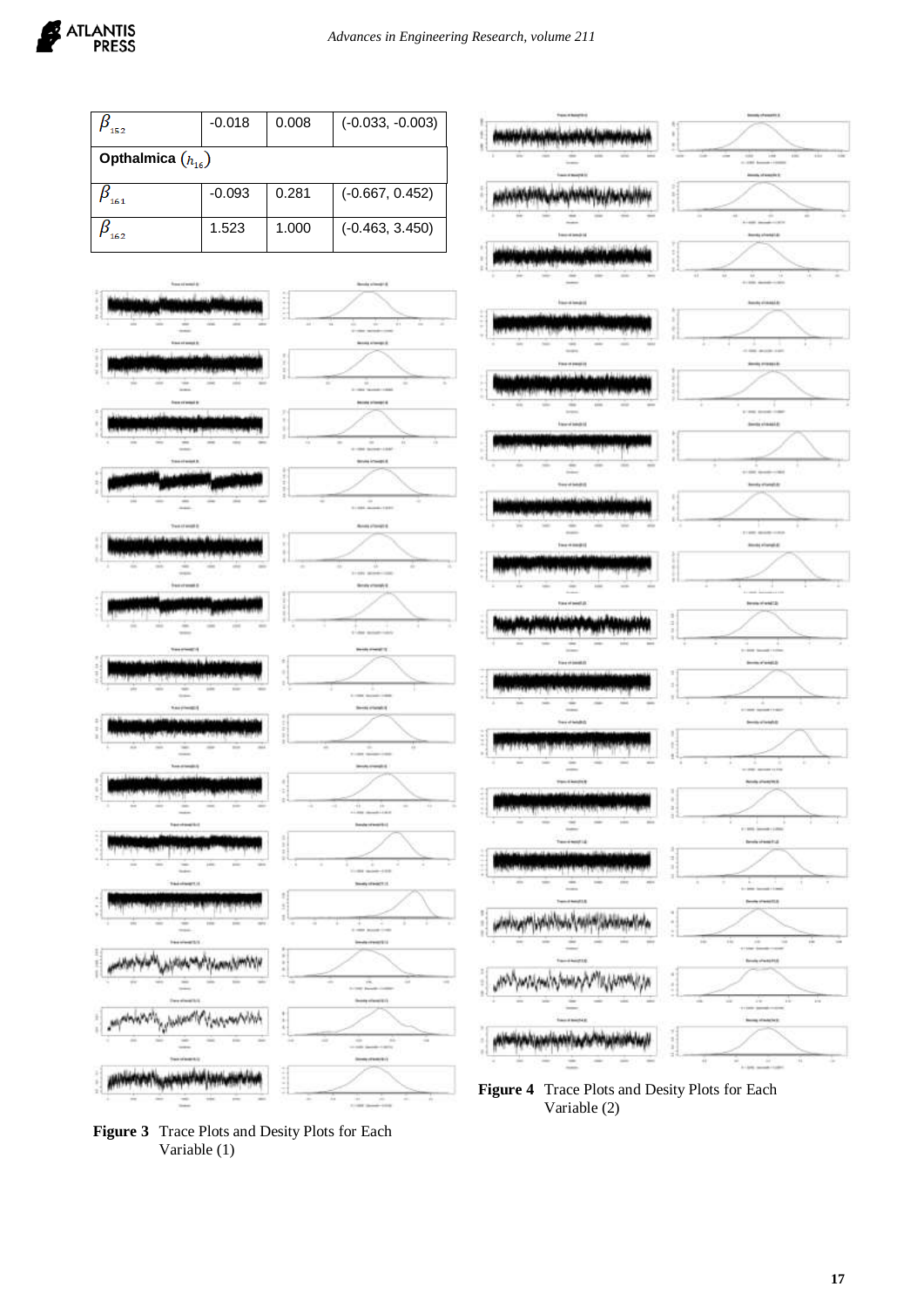

**Figure 5** Trace Plots and Desity Plots for Each Variable (3)

ATLANTIS **PRESS** 



**Figure 6** Cumulative Incidence of Preeclampsia for a specific cause (1)



**Figure 7** Cumulative Incidence of Preeclampsia for a specific cause (2)

### **4. CONCLUSION**

In this study, competing risk with Bayesian approach has been proposed to predict the probability of someone having delivery with or without the development of preeclampsia based on maternal characteristics and Biomarkers. It shows that competing risk mode implemented with Bayesian approach is able to estimate the survival function on preeclampsia data. It can identify important factors explaining the delivery under preeclampsia condition and to produce personalized probability of delivery for a specific cause.

#### **REFERENCES**

[1] W. Chen, S. Chen, H. Zhang, T. Wu, A hybrid prediction model for type 2 diabetes using K-means and decision tree, in: Proceedings of the 8th International Conference on Software Engineering and Service Science (ICSESS), IEEE Press, Piscataway, NJ, 2017, pp. 386-390. DOI: 10.1109/icsess.2017.8342938

- [2] S.S. Yadav, S. Jadhav, Deep convolutional neural network based medical image classification for disease diagnosis, in: Journal of Big Data, 2019, 6(113), pp. 1-18.
- [3] I. Tougui, A. Jilbab, J. Mhamdi, Heart disease classification using data mining tools and machine learning techniques, in: Health Technol, 2020, 10, pp. 1137–1144.
- [4] M. Amrane, S. Oukid, I. Gagaoua, T. Ensarİ, Breast cancer classification using machine learning, in: Electric Electronics, Computer Science, Biomedical Engineerings' Meeting (EBBT), IEEE Press, Piscataway, NJ, 2018, pp. 1-4.
- [5] T.J. Brinker, A. Hekler, J.S. Utikal, N. Grabe, D. Schadendorf, J. Klode, et. al., Skin cancer classification using convolutional neural networks: systematic review, in: Journal of Medicine Internet Research, 2018, 20(10), pp. 1-8.
- [6] G.S. Tandel, M. Biswas, O.G. Kakde, A. Tiwari, H.S. Suri, M. Turk, et. al., A review on a deep learning perspective in brain cancer classification, in: Cancers, 2019, 11(111), pp. 1-32.
- [7] G. Ma, L. Zhang, G. Cui, Y. Cheng, Design of medical examination data mining system based on decision tree model, in: Journal of Physics: Conference Series, 2019, 1237(2), pp. 1-6.
- [8] M.Z. Alam, M.S. Rahman, M.S. Rahman, A random forest based predictor for medical data classification using feature ranking, in: Informatics in Medicine Unlocked, 2019, pp. 1-12.
- [9] M. Faisal, A. Scally, R. Howes, K. Beatson, D. Richardson, M.A. Mohammed, A comparison of logistic regression models with alternative machine learning methods to predict the risk of in-hospital mortality in emergency medical admissions via external validation, in: Health Informatics Journal, 2020, 26(1), pp. 34-44.
- [10] T. Badriyah, M. Tahrir, I. Syarif, Predicting the risk of preeclampsia with history of hypertension using logistic regression and naive bayes, in: Proceedings of International Conference on Applied Science and Technology (ICAST), IEEE Press, Piscataway, NJ, 2018, pp. 399-403.
- [11] K. Kirasich, T. Smith, B. Sadler Random forest vs logistic regression: binary classification for heterogeneous datasets, in: SMU Data Science Review, 2018, 1(3), pp. 1-24.